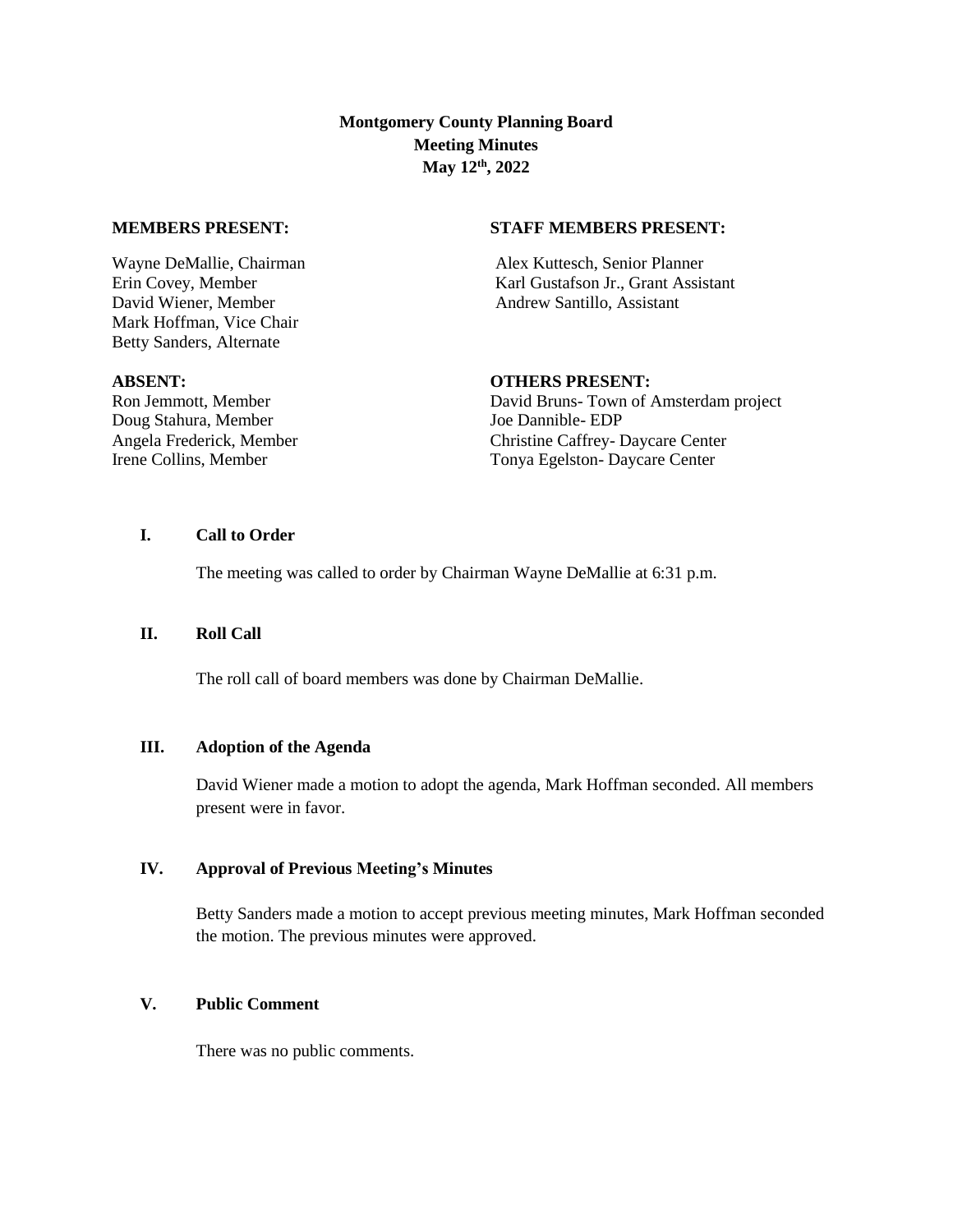## **VI. Town of Amsterdam- Site Plan Review**

Alex Kuttesch stated the site plan review is for 168 apartments within 13 buildings off of Log City Road in the Town of Amsterdam. The Town of Amsterdam did not submit a SEQR for the project due to the resignation of their town engineer and they haven't declared lead agency yet.

Joe from EDP explained that the project was approved in the past for 74 apartments but the new owner, David Bruns is expanding the project to 168 apartment units. Joe stated that they are completing a traffic study for the project. From the preliminary studies, the traffic will be less than the original 74 apartment unit's project.

David Wiener asked if there will be any road widening on Log City Road or State Route 30. Joe stated that the project is not predicting any road widening but is going to wait to see what the official traffic study comes back with. David also asked how many parking spots per unit there will be. Joe said there will be roughly 2 spots per unit.

Betty Sanders asked what the average rent rate of these apartments. David Bruns stated that the average rent will be \$1,300 with utilities included. Erin Covey spoke up and stated that being in reality, \$1,300 for everything included is a great price and there is a lack of affordable housing within the county.

Erin Covey made the motion to approve the referral and that the town provides the board with the results of the traffic study and SEQR documents, Mark Hoffman seconded the motion.

All were in favor.

The referral was approved with stipulations that the traffic study and SEQR be sent to the board.

## **VII. Town of Mohawk- Special Use Permit**

Alex Kuttesch stated that this referral is a Special Use Permit, the permit is for a daycare facility to be allowed in the Business Retail zone. Mark Hoffman asked if the project went to the Zoning Board, Tonya stated that the board wanted to hear the recommendations from the County Planning Board but they were very positive about the project.

Betty Sanders asked if the building will be handicap accessible, Tonya Moyer stated that the building will be handicap accessible and will offer child care to special needs children as well.

David Wiener made a motion to approve the referral, seconded by Betty Sanders.